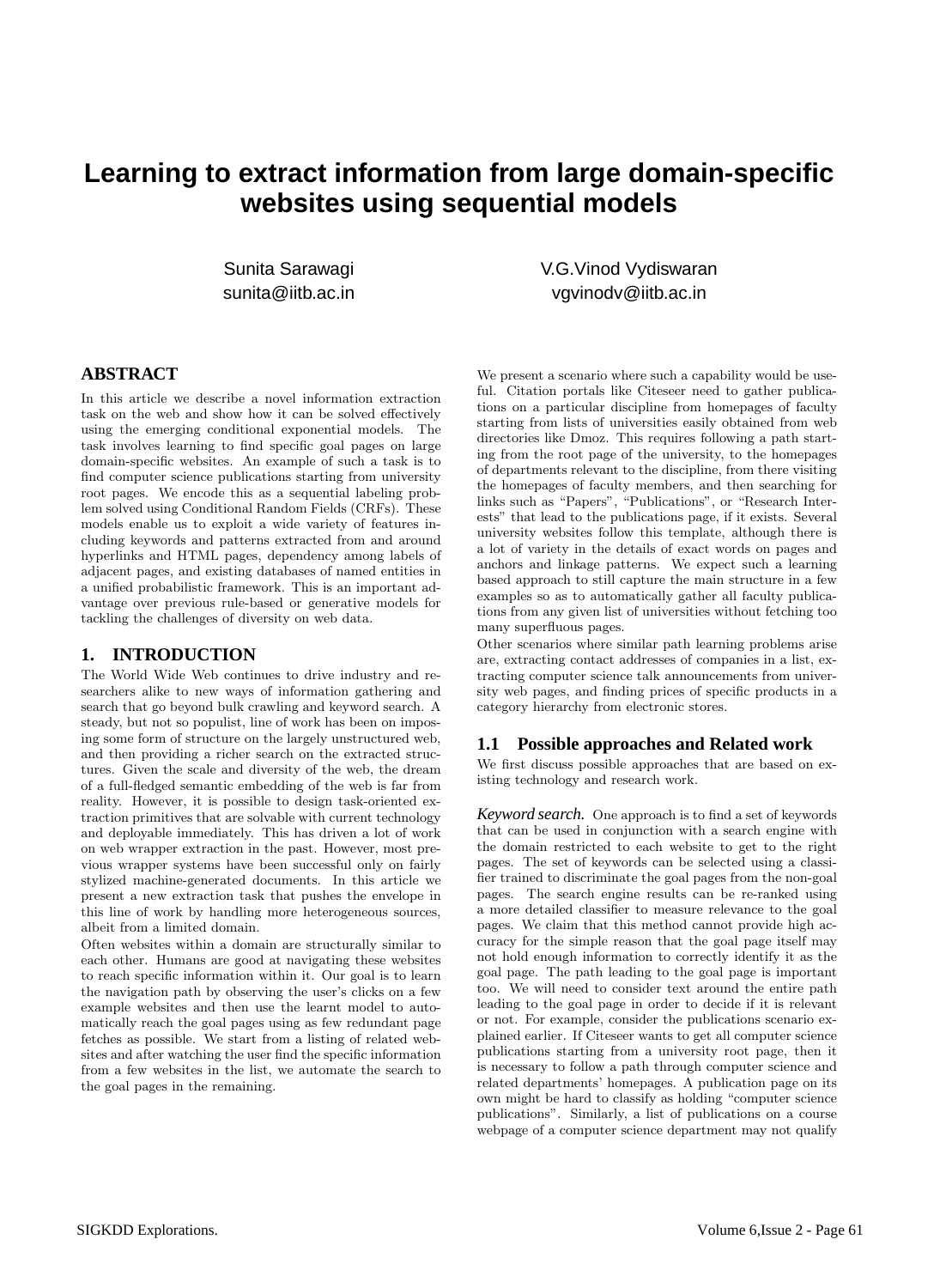as publications of faculty of that department.

*Generic Focused crawlers.* Focused crawlers[1] are designed to crawl all webpages on a topic specified through examples of pages related to the topic. The basic property that such crawlers exploit is that pages on a topic are often linked to each other. The crawler consists of two classifiers — a baseline classifier that trains on the page-tokens, and an apprentice that trains adaptively on link-tokens of newly discovered relevant pages to choose the best hyperlink out of the crawl frontier. The focused crawler selects the link to crawl next by first choosing pages on the crawl frontier that are relevant to the goal topic, and then selecting the most relevant link from the hyperlinks out of those pages.

A problem with this approach is that it cannot exploit patterns of pages along a route leading to a goal page. The only pattern it exploits is relevance to the specific topic whereas often pages on unrelated topics might consistently lead to topics of interest. A solution to this problem is proposed in [3] where a context graph keeps track of path patterns to a goal page. The goal documents are at level 0, all pages linking to these are at level 1, and so on up to a maximum level N. All documents marked by the same level are clubbed together as being of the same class. Each page is independently classified to one of the levels and has an associated value of the certainty of classification. Each level also has a score that is directly proportional to the proximity to the goal state. A threshold function combines classification certainty with queue scores to determine a priority order for page fetches. The paper does not provide details of how these scores and thresholds are determined.

Rennie and McCallum[10] propose a similar solution to learning the path leading to pages of interest. The main difference is that the set of pages over which the classifiers are trained is fixed in advance whereas in the above context graph approach, the classifier is trained on-the-fly with training labels obtained via a backward crawling of pages linking to discovered goal pages. This paper provides a principled method of choosing among the classifiers at various layers using Q values derived from Reinforcement Learning.

While both these strategies provide a good way of recognizing early pages on a route leading to a goal page, the underlying classification framework does not exploit all useful correlation that exists among the pages in a path. Pages along a path are classified independently to the different levels totally ignoring the fact that if a page is assigned to level  $j$  then most likely all pages that it links to should be assigned level  $j + 1$ . We propose to use graphical models to exploit such correlations. Also, they rely on naive Bayes classifiers which are not capable of exploiting the variety of possibly correlated features available from the text and other properties of links and layouts of pages.

The problem we propose in this paper is different from all previous work on focused crawlers in that all focused crawlers have been developed for operating on the general web whereas we are trying to solve more of an information extraction problem from a given list of domain-specific websites like universities, companies and ecommerce websites. We exploit the regularity in the structures of websites in a given domain to build more powerful models than is possible in the case of general-purpose focused crawlers.

*Web knowledge bases.* One of the earliest projects that perform extraction of structured information from multipage sources like a website is WebKB[2]. They describe similar learning tasks of recognizing relations by traversing paths through hyperlinks. However, their approach is based on generative classifiers (like na¨ıve Bayes) for recognizing correct hits coupled with first order rules (like FOIL[4]) for finding the right page.

## **1.2 Problem statement**

There are two phases to this task: first is the training phase, where the user teaches the system by clicking through pages showing some paths that end in goal pages and others that do not. The second phase is the foraging phase where the given list of websites are automatically navigated to find all goal pages while fetching as few redundant pages as possible. We consider two different modes of training.

- 1. The first is a fully supervised case where the user determines a set of milestone states that capture the main structural similarity across websites. As the user is clicking through to teach the system paths to follow, he labels pages with one of these milestones states. At the end of this process, we have a set of classes  $L$ , and a set of training paths where a subset of the pages in the path are labeled with a class from L.
- 2. The second is the partially supervised case where the user only indicates if the path ended in a goal state or not and does not provide any labels to intermittent pages.

## **1.3 Overview of our approach**

We treat this as a sequence tagging problem where the path is a sequence of pages ending in a goal page. We first train a Conditional Random Field (CRF) to recognize such paths. There are several options for encoding the path to states of the CRF and depends among other things on the level of supervision provided by the user. We detail this in Section 3 after presenting a background of the basic CRF technology in Section 2. We then superimpose ideas from reinforcement learning to prioritize the order in which pages should be fetched to reach the goal page. This provides an elegant and unified mechanism of modeling the path learning and foraging problem.

# **2. BACKGROUND ON CRFS**

A CRF models  $Pr(y|x)$  as a Markov random field, with nodes corresponding to elements of the structured object y, and potential functions that are conditional on (features of) x. One common use of CRFs is for sequential learning problems like NP chunking[11], POS tagging[5], and named-entity recognition (NER)[8]. For these problems, the Markov field is a chain and y is a linear sequence of labels from a fixed set  $\mathcal{Y}$ , and the label at position i depends only on its previous label. For instance, in the NER application, where the task is to identify entity types like people names and organization in plain text, x might be a sequence of words, and **y** might be a sequence in  $\{I, O\}^{|\mathbf{x}|}$ , where  $y_i = I$ indicates "word  $x_i$  is inside a name" and  $y_i = O$  indicates the opposite.

CRFs have been shown to perform better than other sequential models like hidden Markov models that learn a joint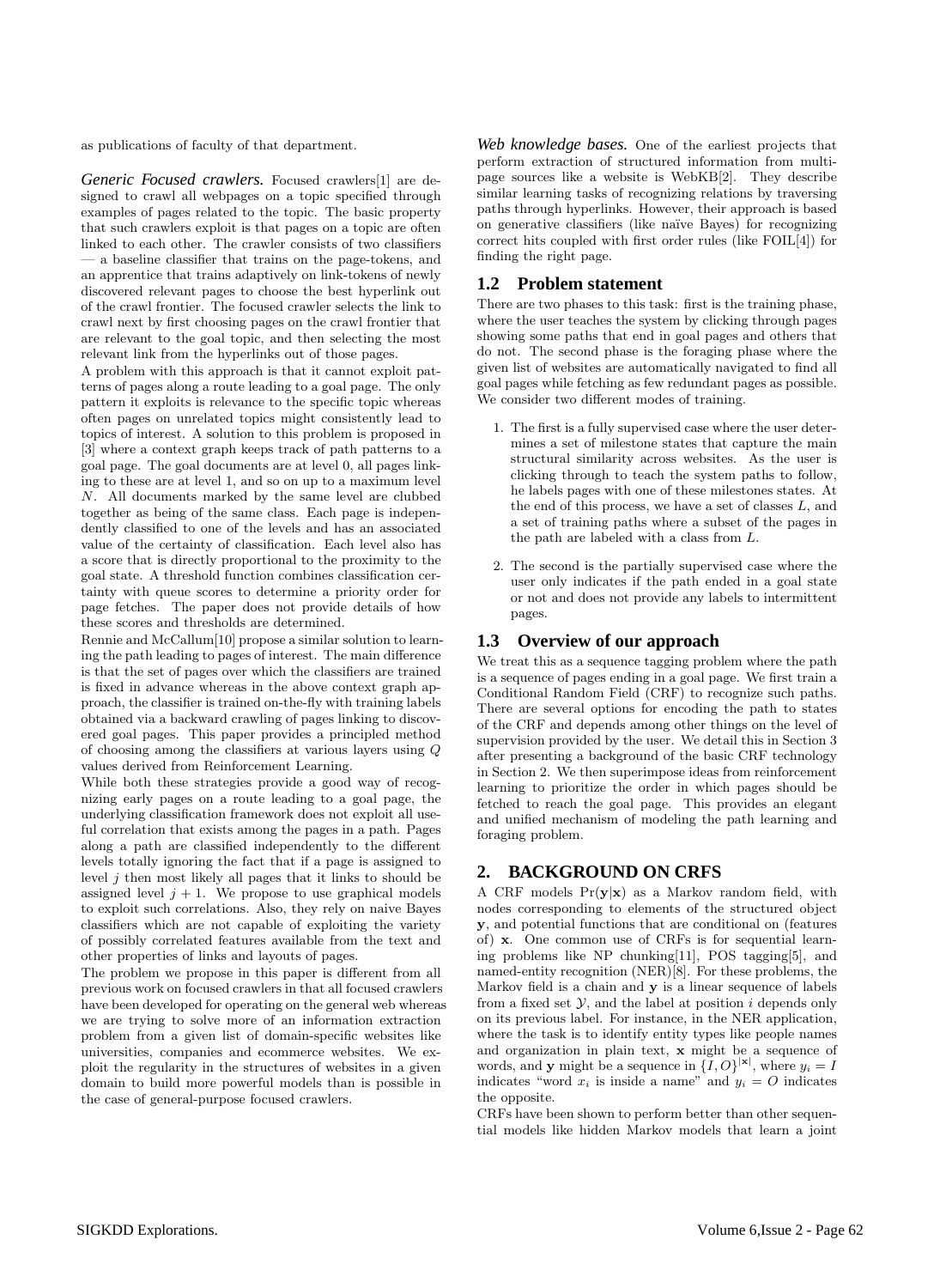probability  $Pr(x, y)$  of pairs of observation sequences x and label sequences y. The parameters of the model are trained to maximize the joint likelihood of the training examples. A major shortcoming of generative models like HMMs is that they maximize the joint probability of sequence and labels. This does not necessarily maximize accuracy. Also, the conditional independence of features is a restrictive assumption. Conditional Random Fields learn a single global conditional model for  $Pr(y|x)$  and have been found to achieve high accuracy in a number of applications.

Notation: We will use bold-faced symbols to denote vectors and non-bold faced symbols to denote scalars.

Assume a vector **f** of *local feature functions*  $\mathbf{f} = \langle f^1, \ldots, f^K \rangle$ , each of which maps a pair  $(x, y)$  and a position i in the vector **x** to a measurement  $f^k(i, \mathbf{x}, \mathbf{y}) \in \mathbb{R}$ . Let  $f(i, \mathbf{x}, \mathbf{y})$  be the vector of these measurements and let  $\mathbf{F}(\mathbf{x}, \mathbf{y}) = \sum_{i=1}^{|\mathbf{x}|} \mathbf{f}(i, \mathbf{x}, \mathbf{y}).$ For the case of NER, the components of f might include the measurement  $f^{13}(i, \mathbf{x}, \mathbf{y}) = [x_i \text{ is capitalized}] \cdot [y_i = I],$ where the indicator function  $\llbracket c \rrbracket = 1$  if c if true and 0 otherwise; this implies that  $F^{13}(\mathbf{x}, \mathbf{y})$  would be the number of capitalized words paired with the label I.

For the sake of efficiency, we restrict any feature  $f^k(i, \mathbf{x}, \mathbf{y})$ to be **local** in the sense that the feature at a position  $i$  will depend only on the previous labels. With a slight abuse of notation, we claim that a local feature  $f^k(i, \mathbf{x}, \mathbf{y})$  can be expressed as  $f^k(y_i, y_{i-1}, \mathbf{x}, i)$ . Some subset of these features can be simplified further to depend only on the current state and are independent of the previous state. We will refer to these as state features and denote these by  $f^k(y_i, \mathbf{x}, i)$ when we want to make the distinction explicit. The term transition features refers to the remaining features that are not independent of the previous state.

A Conditional Random Field (CRF)[5; 11] is an estimator of the form

$$
Pr(\mathbf{y}|\mathbf{x}, \mathbf{W}) = \frac{1}{Z(\mathbf{x})} e^{\mathbf{W} \cdot \mathbf{F}(\mathbf{x}, \mathbf{y})}
$$
(1)

where  $W$  is a weight vector over the components of  $F$  and the normalizing term  $Z(\mathbf{x}) = \sum_{\mathbf{y}'} e^{\mathbf{W} \cdot \mathbf{F}(\mathbf{x}, \mathbf{y}')}$ .

#### **2.1 An efficient inference algorithm**

The inference problem for a CRF is defined as follows: Given W and x, find the best label sequence, arg max,  $Pr(y|\mathbf{x}, \mathbf{W})$ , where  $Pr(\mathbf{y}|\mathbf{x}, \mathbf{W})$  is defined by equation 1.

$$
\arg \max_{\mathbf{y}} \Pr(\mathbf{y}|\mathbf{x}, \mathbf{W}) = \arg \max_{\mathbf{y}} \mathbf{W} \cdot \mathbf{F}(\mathbf{x}, \mathbf{y})
$$

$$
= \arg \max_{\mathbf{y}} \mathbf{W} \cdot \sum_{j} \mathbf{f}(y_j, y_{j-1}, \mathbf{x}, j)
$$

An efficient inference algorithm is possible because all features are assumed to be local. Let  $y_{i:y}$  denote the set of all partial labels starting from 1 (the first index of the sequence) to i, such that the i-th label is y. Let  $\delta(i, y)$  denote the largest value of  $W \cdot \mathbf{F}(\mathbf{x}, \mathbf{y}')$  for any  $\mathbf{y}' \in \mathbf{y}_{i:y}$ . The following recursive calculation implements the usual Viterbi algorithm[9]:

$$
\delta(i, y) = \begin{cases} \max_{y'} \ \delta(i - 1, y') + \mathbf{W} \cdot \mathbf{f}(y, y', \mathbf{x}, i) & \text{if } i > 0 \\ 0 & \text{if } i = 0 \end{cases} \tag{2}
$$

#### **2.2 Training algorithm**

Learning is performed by setting parameters to maximize the likelihood of a set of a training set  $T = \{(\mathbf{x}_{\ell}, \mathbf{y}_{\ell})\}_{\ell=1}^{N}$ expressed in logarithmic terms as

$$
L(\mathbf{W}) = \sum_{\ell} \log \Pr(\mathbf{y}_{\ell} | \mathbf{x}_{\ell}, \mathbf{W}) = \sum_{\ell} (\mathbf{W} \cdot \mathbf{F}(\mathbf{x}_{\ell}, \mathbf{y}_{\ell}) - \log Z_{\mathbf{W}}(\mathbf{x}_{\ell}))
$$

We wish to find a W that maximizes  $L(W)$ . The above equation is convex and can thus be maximized by gradient ascent or one of many related methods. (In our implementation, we use a limited-memory quasi-Newton method[6; 7].) The gradient of  $L(\mathbf{W})$  is the following:

$$
\nabla L(\mathbf{W}) = \sum_{\ell} \mathbf{F}(\mathbf{x}_{\ell}, \mathbf{y}_{\ell}) - \frac{\sum_{\mathbf{y'}} \mathbf{F}(\mathbf{x}_{\ell}, \mathbf{y'}) e^{\mathbf{W} \cdot \mathbf{F}(\mathbf{x}_{\ell}, \mathbf{y'})}}{Z_{\mathbf{W}}(\mathbf{x}_{\ell})}
$$
  
= 
$$
\sum_{\ell} \mathbf{F}(\mathbf{x}_{\ell}, \mathbf{y}_{\ell}) - E_{\Pr(\mathbf{y'}|\mathbf{W})} \mathbf{F}(\mathbf{x}_{\ell}, \mathbf{y'})
$$

The first set of terms are easy to compute. However, we must use the Markov property of F and a dynamic programming step to compute the normalizer  $Z_{\mathbf{W}}(\mathbf{x}_{\ell})$ , and the expected value of the features under the current weight vector,  $E_{\Pr(\mathbf{y}'|\mathbf{W})}\mathbf{F}(\mathbf{x}_{\ell}, \mathbf{y}')$ . Details of computing these can be found be in [11].

### **3. OUR APPROACH**

We first describe the model training phase where the user provided example positive and negative paths from a few websites are used to train a CRF model. We then describe how this trained model is used to locate goal pages starting from root pages of other websites.

### **3.1 Model training**

During training, we are given examples of several paths of labeled pages where some of the paths end in goal pages and others end with a special "fail" label. We first consider the fully supervised case where the user provides milestone states and later consider the partially supervised case where no intermittent labels are provided.

#### *3.1.1 Supervised case*

We can treat each path as a sequence of pages denoted by the vector x and their corresponding milestone labels denoted by  $y$ . Each  $x_i$  is a webpage represented suitably in terms of features derived from the words in the page, its URL, and anchor text in the link pointing to  $x_i$ .

A number of design decisions about the label space and feature space need to be made in constructing a CRF to recognize characteristics of valid paths. One option is to assign a state to each possible label in the set L which consists of the milestone labels and two special labels "goal" and "fail". An example of such a model for the publications scenario is given in Figure 1(a) where each circle represents a label.

State features are defined on the words or other properties comprising a page. For example, state features derived from words are of the form

 $f^{k}(i, \mathbf{x}, y_i) = \llbracket x_i \text{ is "computer" and } y_i = \text{faculty} \rrbracket$ 

The best label then corresponds to the path traced by  $\max_{y} \delta(|x|, y)$  as "tilda" in the URL is strongly associated with a . The URL of a page also yields valuable features. For personal home page and a link name with word "contact" is strongly associated with an address page. We tokenize each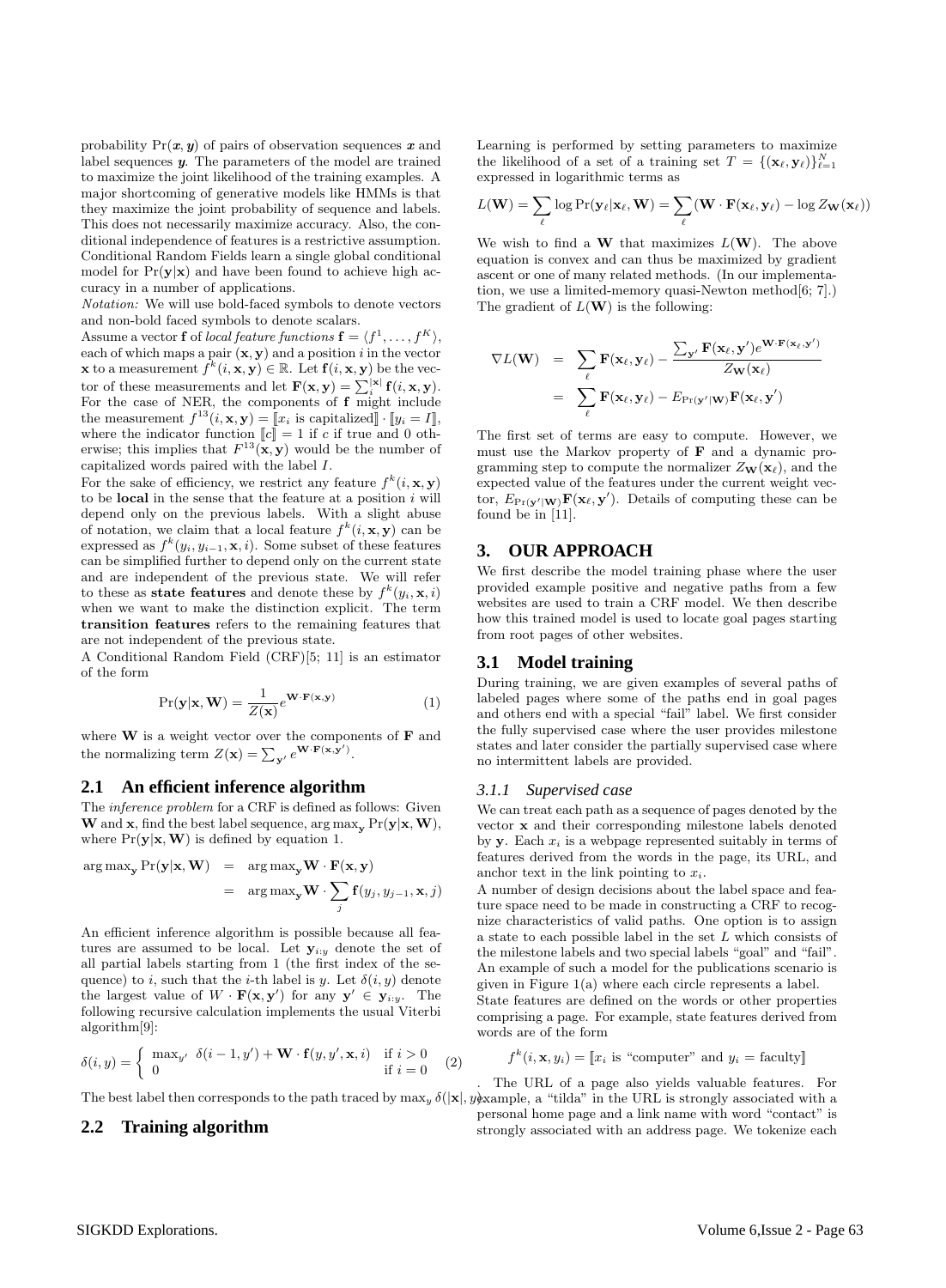

(a) One state per label with links as transitions



(b) A state for each label and each link

Figure 1: State transition diagram for the Publications domain

URL on delimiters and add a feature corresponding to each token.

Transition features capture the soft precedence order among labels. One set of transition features are of the form:  $f^k(i, \mathbf{x}, y_i, y_{i-1}) = [y_i \text{ is "faculty" and } y_{i-1} \text{ is "department" }].$ They are independent of  $x_i$  and are called **edge features** since they capture dependency among adjacent labels. In this model transition features are also derived from the words in and around the anchor text surrounding the link leading to the next state. Thus, a transition feature could be of the to the next state. Thus, a transition feature could be of the form  $f^k(i, \mathbf{x}, y_i, y_{i-1}) = [x_i \text{ is an anchor word "advisor", } y_i \text{ is "faculty", and } y_{i-1} \text{ is "student}']$ . A second option is to model each given label as a dual-state — one for the characteristics of the page itself (**page-states**) and the other for the information around links that lead to such a page (link-states). Hence, every path alternates between a page-state and a link-state.

In Figure 1(b), we show the state space corresponding to this option for the publications domain. There are two advantages of this labeling. First, it reduces the sparsity of parameters by making the anchor word features be independent of the label of the source page. In practice, it is often found that the anchor text pointing to the same page are highly similar and this is captured by allowing multiple source labels to point to the same link state of label. Second for the foraging phase, it allows one to easily reason about intermediate probability of a path prefix where only the link is known and the page leading to it has not been fetched.

In this model, the state-features of the page states are the same as in the previous model, the state features of the link states are derived from the anchor text. Thus, the anchortext transition features of the previous model, become state features of the link state. Thus the only transition features in this model are the edge features that capture the precedence order between labels.

## *3.1.2 Partially supervised case*

In this case, apart from the start and goal pages none of the other pages have a label. A simple solution is to assign to each intermittent page a label equal to the distance from the goal or start state and then map it to the above problem by associating a label for each distance value. A similar labeling scheme was followed in [3]. The main limitation of this approach is that pages with similar content may not be exactly the same distance away for different websites and mapping them to different states might make it hard to exploit commonality across websites. In [10] the labeling scheme is discretized to coarser levels, but then it becomes difficult to determine a level of discretization that will neither generalize too much nor make it as specific as in  $[3]$ . We propose the following solution. Choose N, the path length from the start to the goal state that covers most except any outlying long paths. State  $i$  is assigned to pages distance i from the goal. This is similar to the method of [3] but with two crucial differences.

- $\bullet$  First, we do not independently classify each page in a path but choose the best set of labels that allows only consistent transition from states  $i + 1$  to i and finally from state 1 to the goal state.
- Second, we define an additional hierarchy of features to capture commonality among adjacent labels. Normally in CRFs each state has its own set of features and their corresponding weight parameters  $w$ . We create a binary hierarchy over state indices and for each feature type at the leaf level we define features for groups of states at the internal nodes. For example consider a feature  $f$  called "word paper appears in anchor text". Each state from  $1$  to  $N$  will have a weight term corresponding to  $f$ . We will define additional features for groups of states of the form  ${1,2}, {3,4}...{N-1,N}, {1,2,3,4}$  and so on. Alternatively we could have chosen a sliding window of varying size to define groups of states but we advocate the hierarchy-based approach since it increases the number of state features only by a factor of two and captures a lot of commonality across adjacent states. An important reason why we advocate this method of feature sharing over a fixed discretization as in [10] is because the weights of these features are learnt via the normal training process and if there is little similarity across grouped adjacent states these weights will automatically be set to a low value. Thus, this provides a supervised method of exploiting commonality when it exists and preserving the specificity of the different states when it does not.

# **3.2 Path Foraging**

Given the trained sequential model  $M$  and a list of starting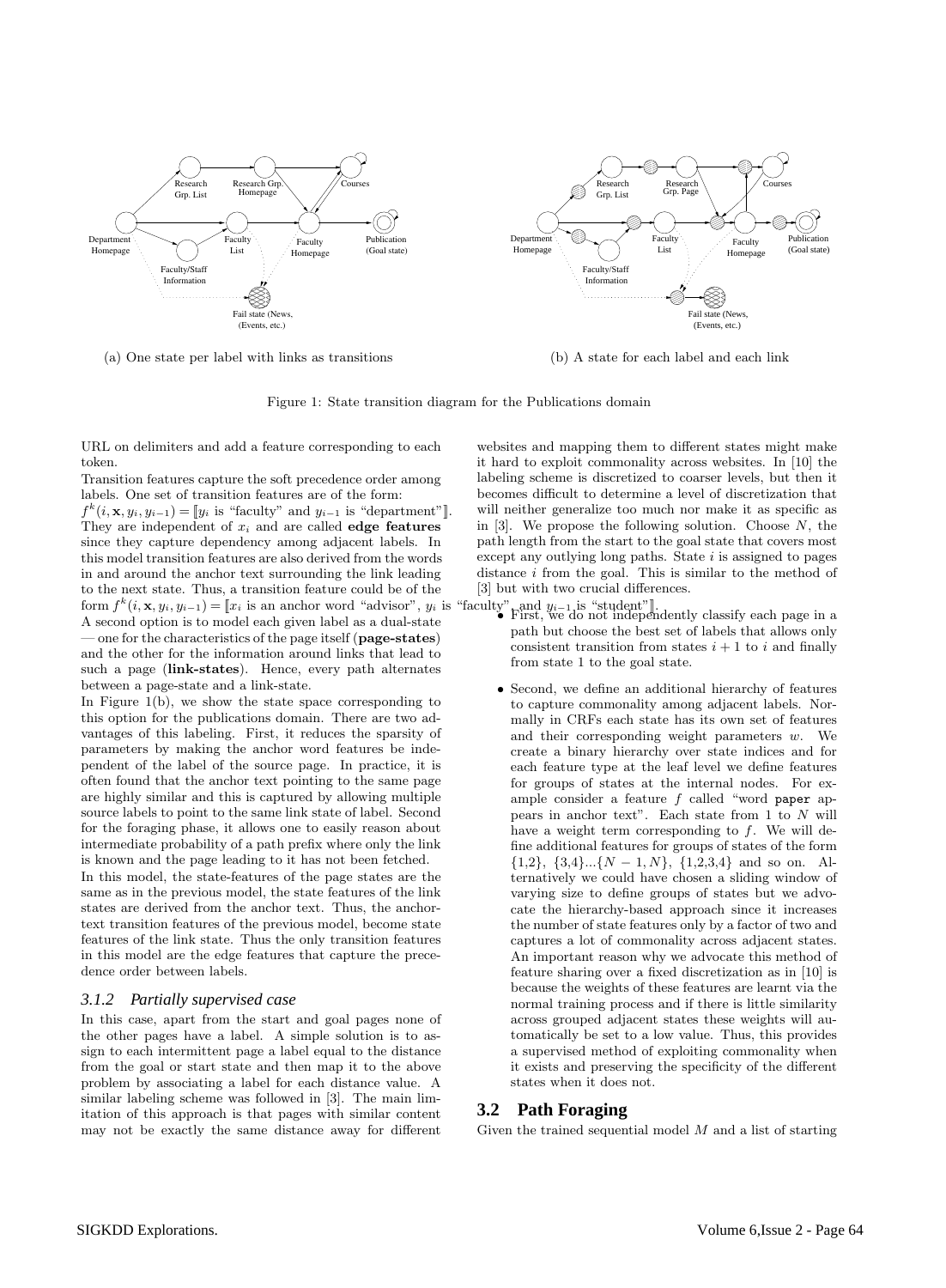pages of websites, our goal is to find all paths from the list that lead to the "goal" state in  $M$  while fetching as few unrelated pages.

The key issue in solving this is to be able to score from a prefix of a path already fetched, all the set of outgoing links with a value that is inversely proportional to the expected work involved in reaching the goal pages. Consider a path prefix of the form  $P_1L_2P_3 \ldots L_i$  where  $L_{i-1}$  is a link to page  $P_i$  in the path. We need to find for link  $L_i$  a score value that would indicate the desirability of fetching the page pointed to by  $L_i$ . This score is computed in two parts. First, we estimate for each state  $y$ , the proximity of the state to the goal state. We call this the reward associated with the state. Then we compute for the link  $L_i$ , the probability of its being in state y.

#### *3.2.0.1 Reward of a state.*

We apply techniques from Reinforcement Learning to compute the reward score that captures the probability of a partially-observed sequence to end-up in a goal state of the CRF model M. Reinforcement Learning is a machine learning paradigm that helps in choosing the optimal action at each state to reach the goal states. The goal states are associated with rewards that start to depreciate as the goal states get farther from the current state. The actions are chosen so as to maximize the cumulative discounted reward. We estimate this probability based on the training data by learning a reward function  $\mathcal R$  for each state. For each position  $i$  of a given sequence  $x$  we estimate the expected proximity to the goal state from a state  $y \mathcal{R}_i^{\mathbf{x}}(y)$  recursively as follows:

$$
\mathcal{R}_i^{\mathbf{x}}(y) = \begin{cases} \sum_{y'} e^{\mathbf{W} \cdot \mathbf{f}(y', y, \mathbf{x}, i+1)} \mathcal{R}_{i+1}^{\mathbf{x}}(y') & 1 \le i < n \\ \llbracket y == goal \rrbracket & i = n \end{cases} \tag{3}
$$

When  $i = n$ , the reward is 1 for the goal state and 0 for every other label. Otherwise the values are computed recursively from the proximity of the next state and the probability of transition to the next state from the current state.

We then compute a weighted sum of these positioned reward values to get a position independent reward values. The weight are controlled via  $\gamma$ , a discount factor that captures the desirability of preferring states that are closer to the goal state as follows:

$$
\mathcal{R}^{\mathbf{x}} = \frac{\sum_{k=1}^{n} \gamma^{k} \cdot \mathcal{R}_{n-k}^{\mathbf{x}}}{\sum_{k=1}^{n} \gamma^{k}}
$$
(4)

where  $n$  is the length of the sequence.

The final reward value of a state is computed by averaging over all training sequences  $x_1 \ldots x_N$  as

$$
\mathcal{R} = \frac{\sum_{\ell=1}^{N} \mathcal{R}^{\mathbf{x}_{\ell}}}{N} \tag{5}
$$

#### *3.2.0.2 Probability of being in a state.*

Consider a path prefix of the form  $P_1L_2P_3 \ldots L_i$  where  $L_{i-1}$ is a link to page  $P_i$  in the path. We need to find for link  $L_i$  the probability of its being in any one of the link states. We provide a method for computing this. Let  $\alpha_i(y)$  denote the total weight of ending in state  $y$  after  $i$  states. We thus define  $\alpha_i(y)$  as the value of  $\sum_{\mathbf{y}' \in \mathbf{y}_{i:y}} e^{\mathbf{W} \cdot \mathbf{F}(\mathbf{y}',\mathbf{x})}$  where  $\mathbf{y}_{i:y}$ denotes all label sequences from  $1$  to i with i-th position labeled y. For  $i > 0$ , this can be expressed recursively as

$$
\alpha_i(y) = \sum_{y' \in \mathcal{Y}} \alpha_{i-1}(y') e^{\mathbf{W} \cdot \mathbf{f}(y, y', \mathbf{x}, i)}
$$
(6)

with the base cases defined as  $\alpha_0(y) = 1$ .

The probability of  $L_i$  being in the link state y is then  $\frac{\alpha_i(y)}{\sum_{y'\in\mathcal{Y}_\mathcal{L}}\alpha_i(y')}$ where  $\mathcal{Y}_\mathcal{L}$  denotes the link states.

#### *3.2.0.3 Score of a link.*

Finally, the score of a link  $L_i$  after i steps is calculated as the sum of the product of reaching a state  $y$  and the static reward at state y.

$$
\text{Score}(L_i) = \sum_{y} \frac{\alpha_i(y)}{\sum_{y' \in \mathcal{Y}_{\mathcal{L}}} \alpha_i(y')} \mathcal{R}(y) \tag{7}
$$

If a link appears in multiple paths, we sum over its score from each path.

Thus, at any give snapshot of the crawl we have a set of unfetched links whose scores we compute and maintain in a priority queue. We pick the link with the highest score to fetch next. The links in the newly fetched page are added to the queue. We stop when no more unfetched links have score above a threshold value.

#### **4. EXPERIENCE AND SUMMARY**

We refer the reader to [12] for a detailed experimental study of the fully supervised case. We experimented on two different tasks: fetching publications starting from computer science department home pages of various universities and extracting pages containing contact addresses of companies. We first evaluated the accuracy of path classification using the CRF-based sequential learning-based approach and compared it with the previously proposed method of independent classifiers using naive Bayes and maximum entropy classifiers. The sequential models obtained F1-values 10 to 20 percentage points higher than the best independent per class classifiers. During foraging, we were able to achieve harvest rates close to 90%.

We are continuing our experiments in the semi-supervised setting where the user does not need to specify milestone states. We plan to integrate such website level extraction tasks with finer grained information extraction engines that can find more specific information like the exact address from the goal page.

#### **5. REFERENCES**

- [1] S. Chakrabarti, K. Punera, and M. Subramanyam. Accelerated focused crawling through online relevance feedback. In WWW, Hawaii. ACM, May 2002.
- Mark Craven, Dan DiPasquo, Dayne Freitag, Andrew K. McCallum, Tom M. Mitchell, Kamal Nigam, and Seán Slattery. Learning to construct Knowledge Bases from the World Wide Web. Artificial Intelligence, 118(1/2):69–113, 2000.
- [3] Michelangelo Diligenti, Frans Coetzee, Steve Lawrence, C. Lee Giles, and Marco Gori. Focused crawling using Context graphs. In 26th International Conference on Very Large